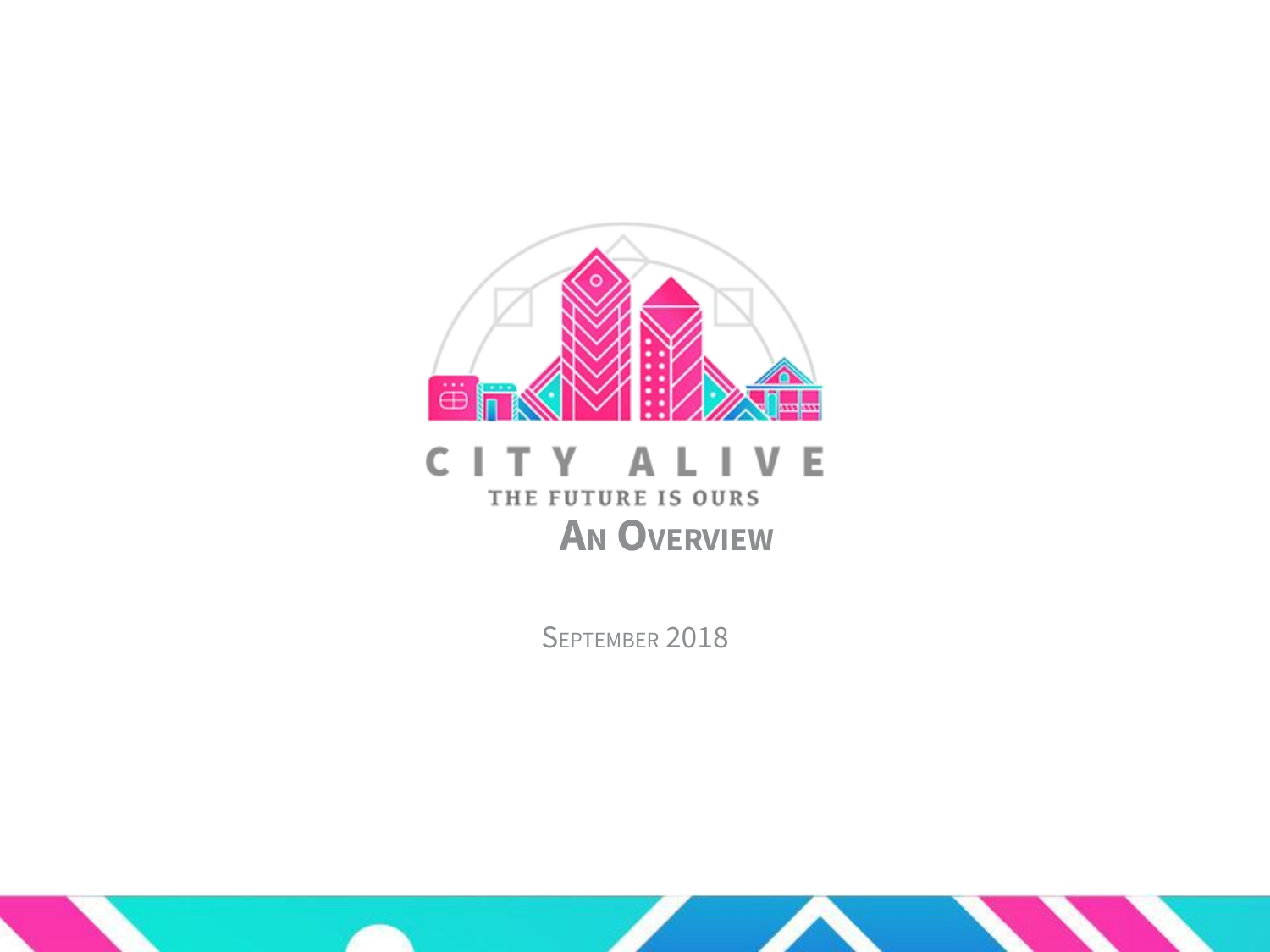## **FOCUSING ON OUR HOMEGROWN ECONOMIC DEVELOPMENT ECOSYSTEM**

We are changing systems to better support people and our economic future.

To truly adapt to new economic realities, we are focused not only on improving upon or changing existing systems. We are doing so in a way that also addresses the racial inequities and historical marginalization that exist within them.

City Alive engages leaders and service providers and gathers community input and data to align work around best supporting entrepreneurs, customizing strategies to four types of entrepreneurs that reflect Albuquerque's history, economy, diversity, and potential:



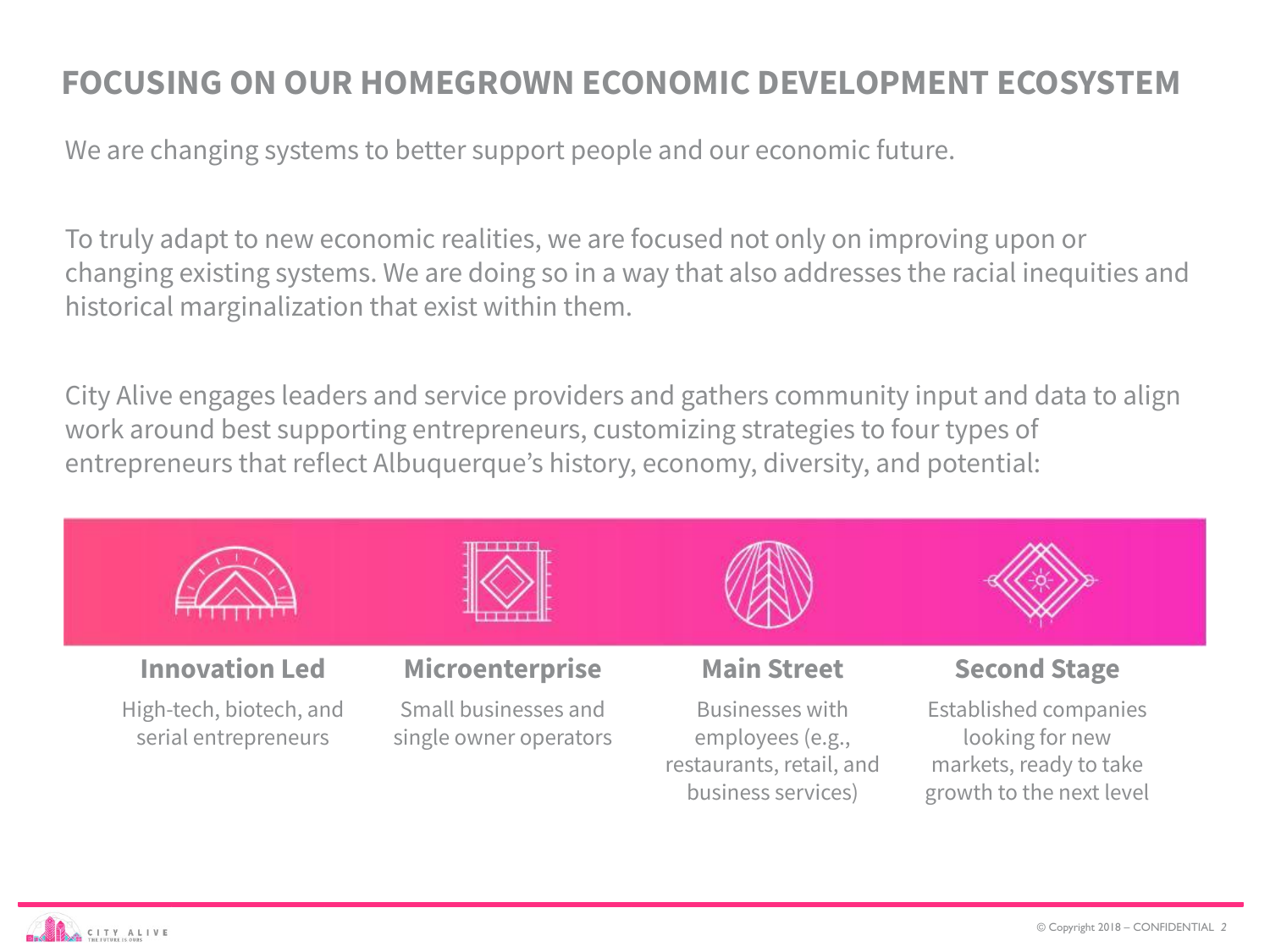## **WHO WE ARE**

City Alive, a 10-year, collective impact initiative supported by Living Cities, is leveraging the diversity and assets of our community to build a better Albuquerque



City Alive is the only convening body "connecting the dots" between the pillars of the local economic development ecosystem, creating unique and lasting partnerships to ensure that economic development efforts are advancing and coordinating shared outcomes across Albuquerque

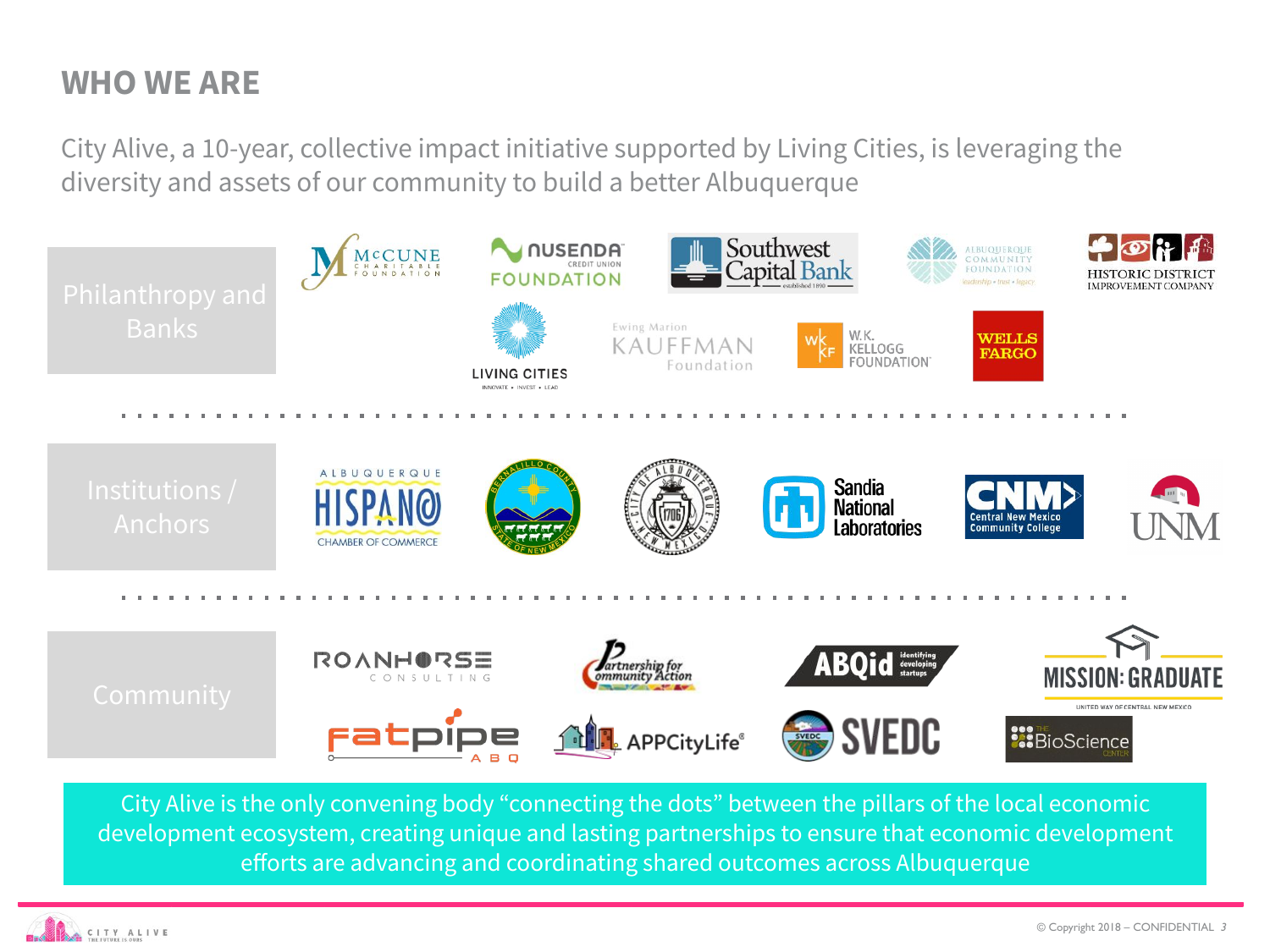## **OUR MISSION AND VISION**

## **Our mission**

Accelerate job creation and economic mobility through supporting and growing innovation and entrepreneurship in Albuquerque.

## **Our vision**

An Albuquerque that is a desirable place to live, work and prosper – for everyone.

#### **Our values**

Alter racial, social and economic inequities.

Advance full racial and economic inclusion.

Ensure equity and opportunity, especially in systems that have created historical and systematic barriers to entry.

Respond urgently to issues that disproportionately affect key populations such as immigrants, women, and people of color.

Connect our work to larger systems change and collaboration specific to jobs, income and wealth.

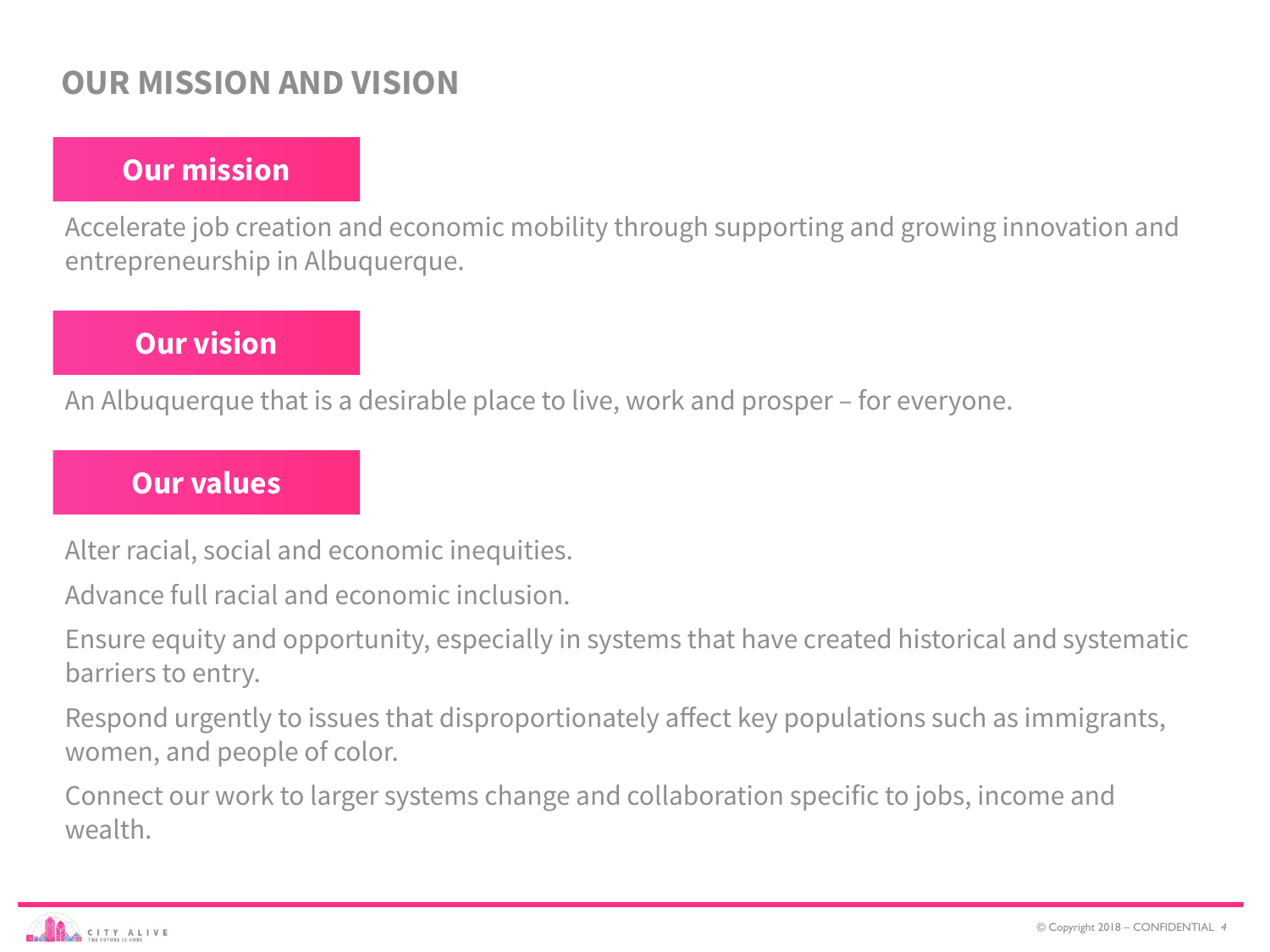## **HOW WE WORK TOGETHER**

City Alive connects Albuquerque's community leaders and stakeholders to **create homegrown jobs** and **increase economic mobility**:

**Goals to tackle our shared priorities**

**How we work together**

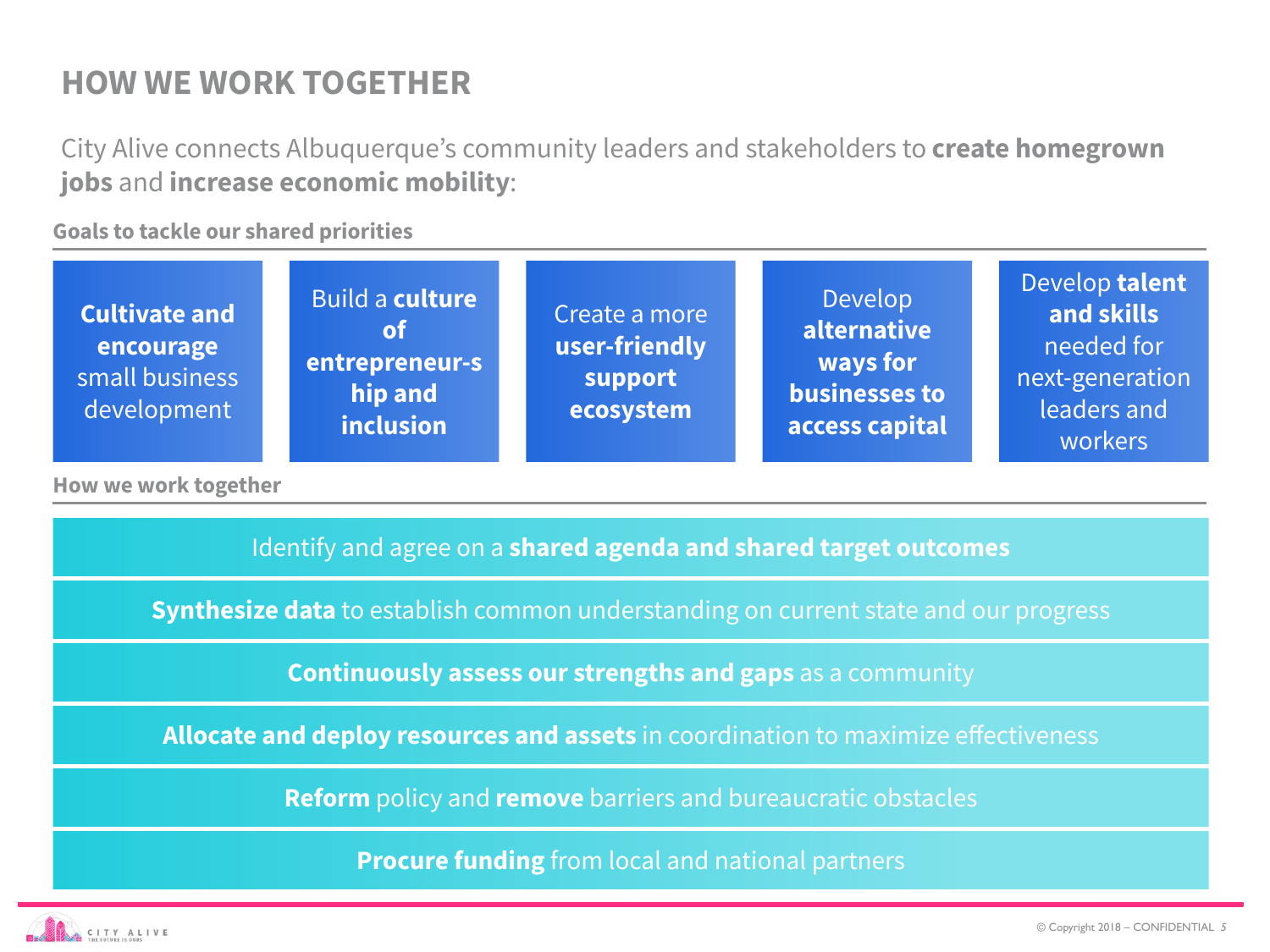## **OUR SHARED GOVERNANCE STRUCTURE**

Our five Leadership Tables drive collaboration and strategy, designing and executing on new initiatives that advance our goals, with supportive shared governance from an Executive Leadership Committee

#### **Executive Leadership Committee**

Convenes monthly to share progress, discuss best practices, and troubleshoot challenges, with representation from each of the Leadership Tables

| <b>Tech Table</b>                                                                                                                                                                        | <b>Capital Table</b>                                                                                                            | <b>Molina Table</b>                                                                                                                                                                                     | <b>Venture Table</b><br>(SU^3 - Start up,<br>stay up, scale up)                                                  | <b>Diet Table</b><br>(Data and Metrics)                  |
|------------------------------------------------------------------------------------------------------------------------------------------------------------------------------------------|---------------------------------------------------------------------------------------------------------------------------------|---------------------------------------------------------------------------------------------------------------------------------------------------------------------------------------------------------|------------------------------------------------------------------------------------------------------------------|----------------------------------------------------------|
| Organize and build<br>connections<br>between the<br>startup / business<br>community and<br>tech transfer offices<br>to foster greater<br>technology transfer<br>and<br>commercialization | Increase capital<br>access in the<br>ecosystem through<br>improved financial<br>literacy and<br>innovative capital<br>offerings | Build bridges to and<br>plan new efforts for<br>business owners /<br>entrepreneurs who<br>are disconnected<br>from existing<br>ecosystem<br>resources, and<br>create inroads for<br>the next generation | Convenes monthly<br>to progress towards<br>establishing a<br>venture fund for<br>local entrepreneurs<br>of color | Evaluate outcomes,<br>tracking progress<br>against goals |

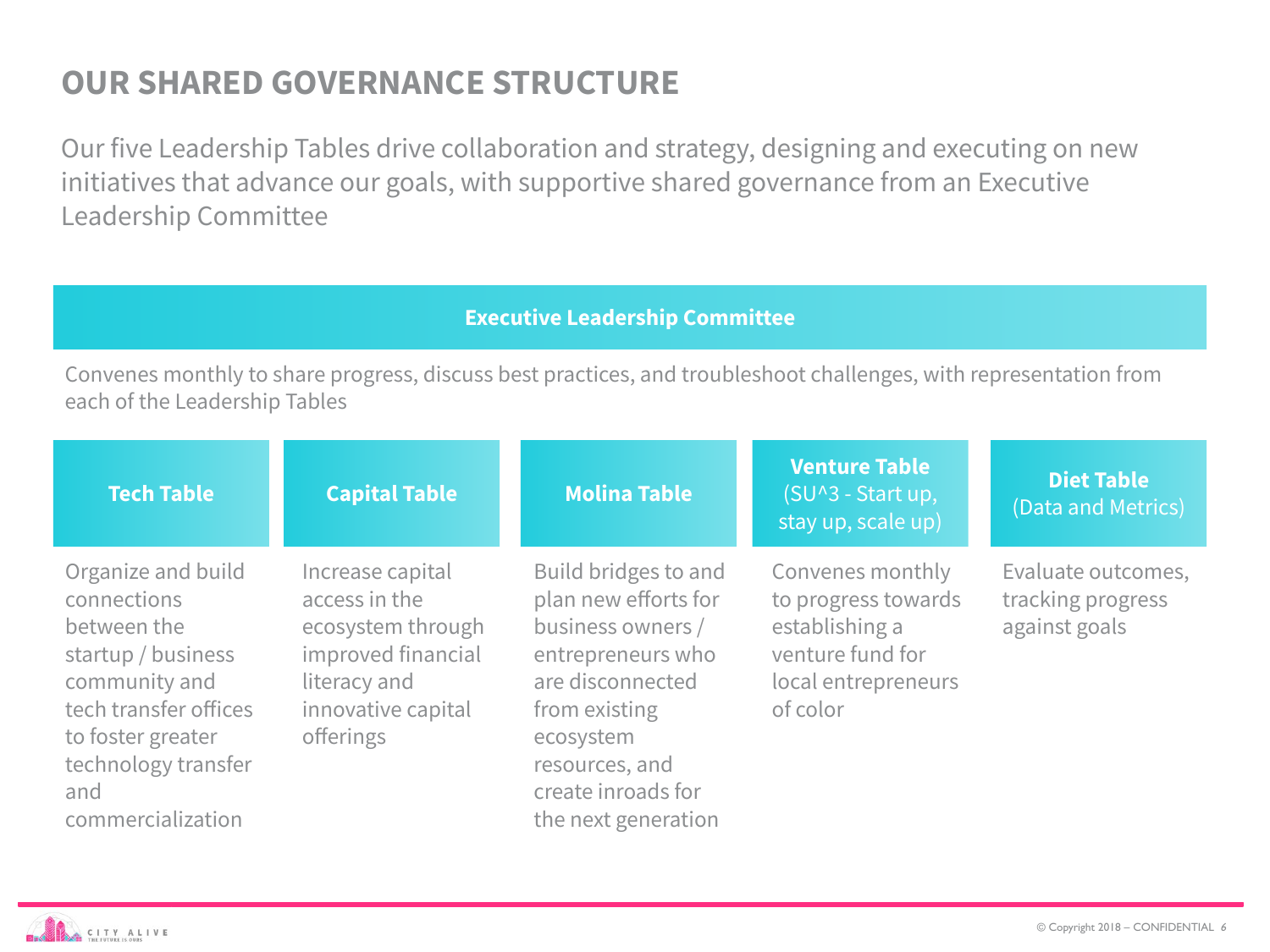## **RULES OF ENGAGEMENT**

We follow a set of unified rules to guide how our process and how we engage and collaborate effectively among a diverse mix of stakeholders

**An evolving partnership:** Build shared knowledge, assume the positive intent of others, and pivot over time.

**Communicate clearly:** Don't assume, ask.

**Create forward motion:** Make decisions at meetings, and continue conversations that we start.

**Disseminate best practices:** Promote best practices driven by data and results.

**Ownership and responsibility:** We will only be successful if everyone takes responsibility for their work.

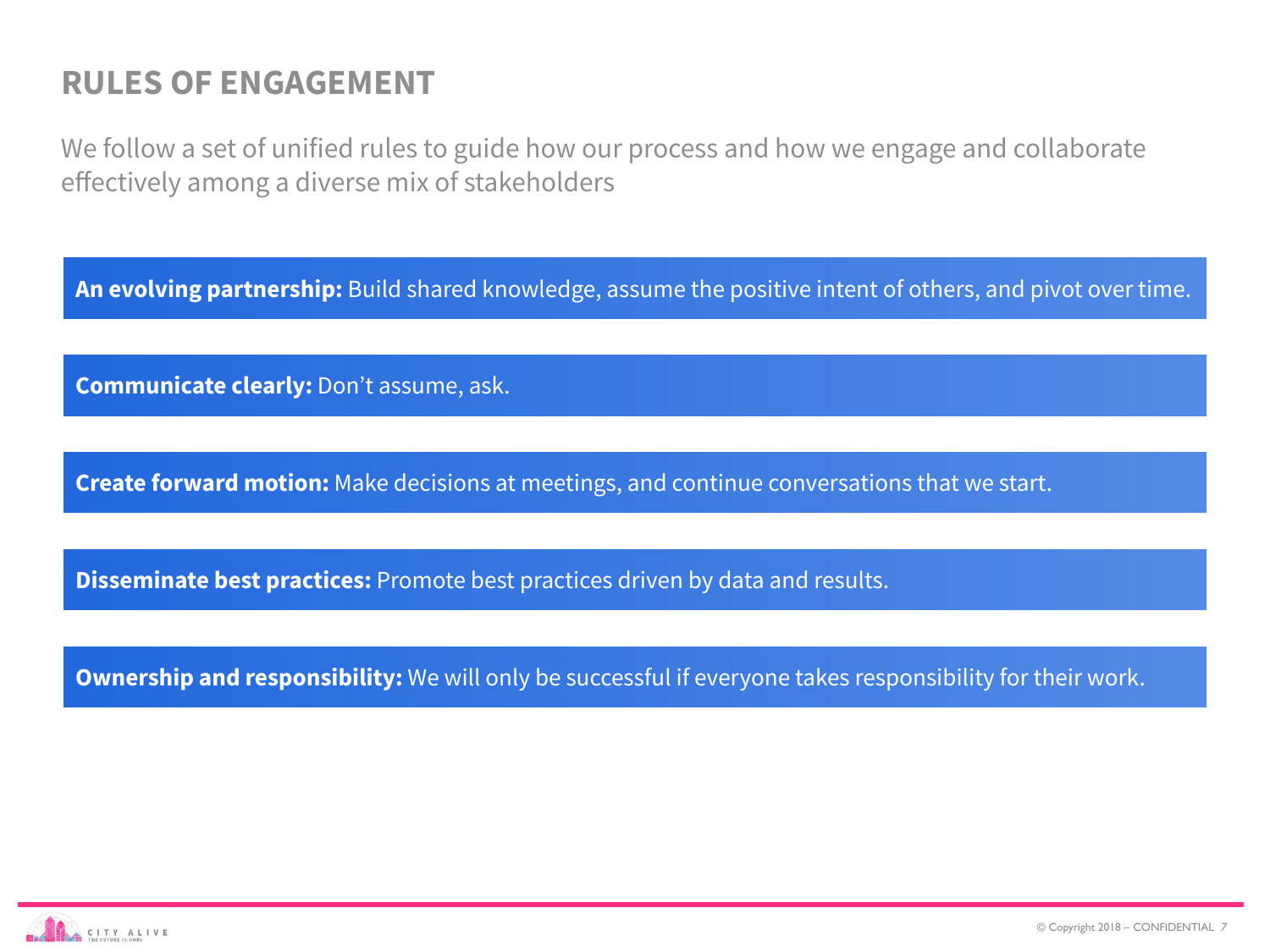## **STRATEGIES IN ACTION:** HIGHLIGHTING PROGRESS-TO-DATE

We have made incredible progress over the past 3 years – while the initiatives below are not exhaustive of the work City Alive and its partners have accomplished, they illustrate just the beginning of what we can do together in a more inclusive and connected ecosystem:

| Goals                  | <b>Cultivate and</b><br>encourage small<br>business<br>development                                                                                    | Build a culture of<br>entrepreneur-ship<br>and inclusion                                                                                     | Create a more<br>user-friendly<br>support ecosystem                                                                                                                          | Develop alternative<br>ways for businesses<br>to access capital                                                                                                                                  | Develop talent and<br>skills needed for<br>next-generation<br>leaders and workers                       |
|------------------------|-------------------------------------------------------------------------------------------------------------------------------------------------------|----------------------------------------------------------------------------------------------------------------------------------------------|------------------------------------------------------------------------------------------------------------------------------------------------------------------------------|--------------------------------------------------------------------------------------------------------------------------------------------------------------------------------------------------|---------------------------------------------------------------------------------------------------------|
| Sample<br>initiative   | Innovate ABQ                                                                                                                                          | <b>Emprendedores</b>                                                                                                                         | <b>Molino Project</b>                                                                                                                                                        | Co-Op Capital                                                                                                                                                                                    | $2+1+2$<br>$(UNM + CNM)$                                                                                |
| Initiative<br>overview | Downtown<br>Albuquerque's<br>innovation district for<br>researchers,<br>inventors and<br>entrepreneurs with a<br>core site at Central and<br>Broadway | Offers immigrant<br>entrepreneurs and<br>business owners<br>hands-on,<br>comprehensive<br>entrepreneurial training<br>and support in Spanish | App that connects<br>entrepreneurs and small<br>businesses with<br>resources<br>and services in their<br>community that will help<br>them sustain and grow<br>their business | Allows borrowers to<br>apply for loans through a<br>trusted organization,<br>which enables loans to<br>be based on character<br>and relationship<br>rather than a credit<br>report or collateral | Fast-tracks students to<br>receive an associates,<br>bachelors and masters<br>degree in only five years |
| Initiative<br>impact   | \$15,000,000<br>leveraged in funding<br>for construction from<br>the public, private,<br>and philanthropic<br>sectors                                 | $300+$<br>entrepreneurs served<br>since 2014                                                                                                 | $50+$<br>business support<br>providers<br>actively contributed<br>data and information                                                                                       | \$600,000<br>in loans made to 280+<br>entrepreneurs<br>\$500,000<br>PRI from Kellogg<br>Foundation to expand<br>reach in 2018                                                                    | \$23,600<br>Average NM student<br>savings in tuition and<br>fees                                        |

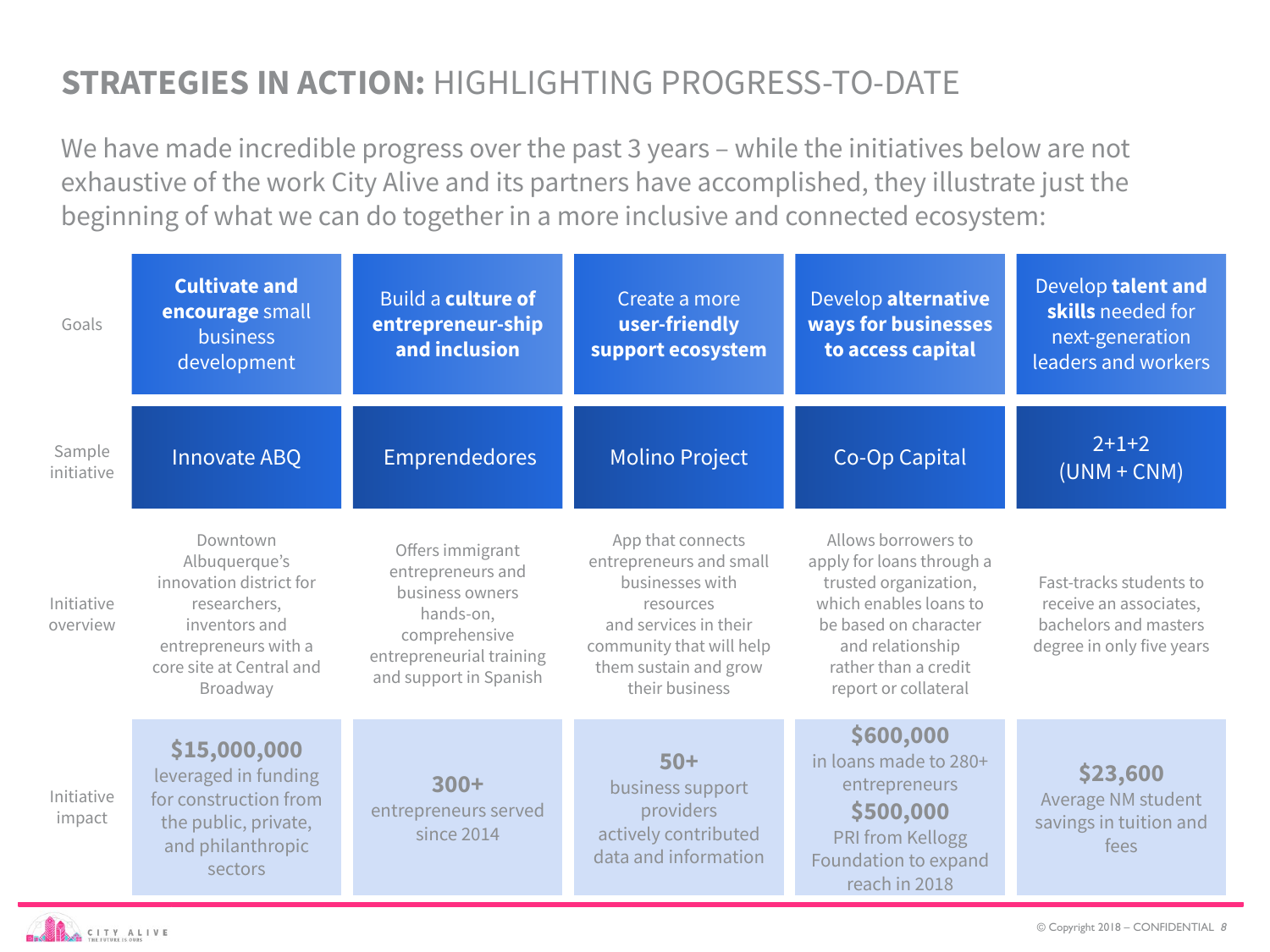## **FOCUSED EFFORTS WITH A LENS OF RACIAL AND INCOME EQUITY**

City Alive is envisioning and testing new ways of supporting businesses and entrepreneurs from vulnerable and marginalized communities to better address entrenched economic disparities

Increasing **economic engagement**

#### Help shift long-term relationship with the economy by starting with youth, developing inspiring entrepreneurial experiences that inspire them, and inviting their families and communities to participate

#### **Increasing connectivity**  between ecosystem players to **increase impact**

Create a common language and frameworks with regard to entrepreneurs / entrepreneurship to facilitate making the ecosystem more navigable

#### **Meeting people**  where they are

Use high-touch interventions to develop relationships with entrepreneurs and support their efforts at success, including building alternative pathways to access capital

#### **Equity imperatives Illustrative initiatives underway**

**Siembra Leadership High School:** In partnership with the Native American Community Academy and the UNM Innovation Academy, Siembra Leadership H.S. is creating peer-mentoring relationships between college and high school students, offering dual-credit classes where students create real business enterprises

**Molino Project:** Molino Project has worked to 1) develop shared language and frameworks with regard to development of entrepreneurs and entrepreneurship, and 2) create a database of resources to help entrepreneurs and small business owners find the right resources to grow their startups and small businesses

**Navigators:** Through a series of Navigator programs, City Alive has partnered with community leaders and organizations to roll out on-the-ground navigators and connect them to existing resources in the ecosystem

**VC for Founders of Color:** Through Living Cities, City Alive is working to start a fund focused specifically on investing in promising ventures led by founders of color

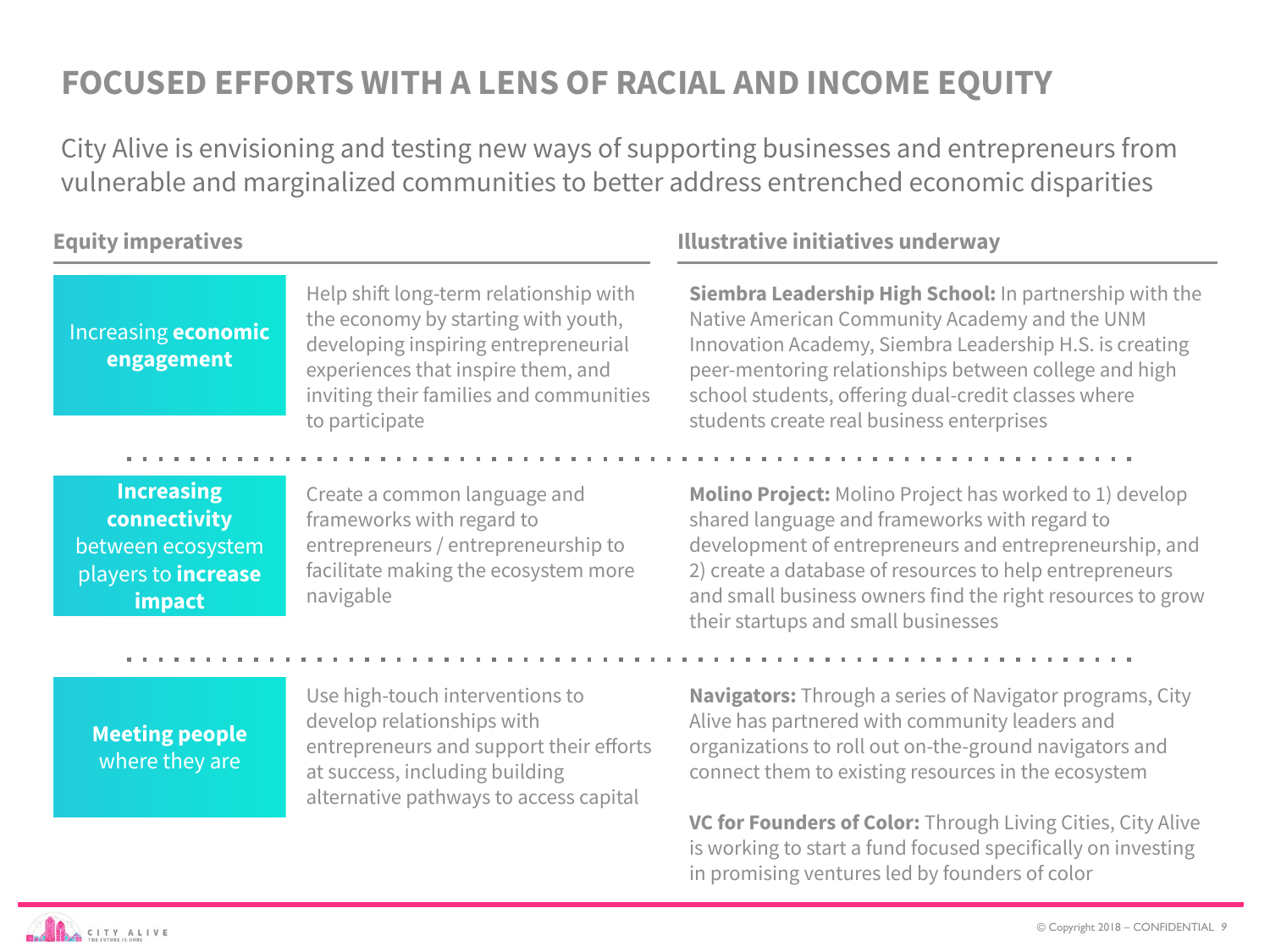## **WHAT WE OFFER**

City Alive leaders can engage with our collective impact efforts in a number of ways – the more our table is representative of Albuquerque's community and institutional leaders, the stronger our work together will be

- **• Agenda-setting:** Working together to establish goals for the city's progress together
- **• Moving resources together:** Allocating people, capital, and assets around a shared agenda and shared understanding of desired results
- **• Collaborative grantwriting:** Shared problem-solving and coordinated efforts to secure external funding to test or scale initiatives with promise
- **Best practices of what works locally:** Case studies on where and how collective impact is working, how City Alive members are working together effectively
- **• Data and evaluation:** Ongoing evaluation of gaps and challenges, as well as successes

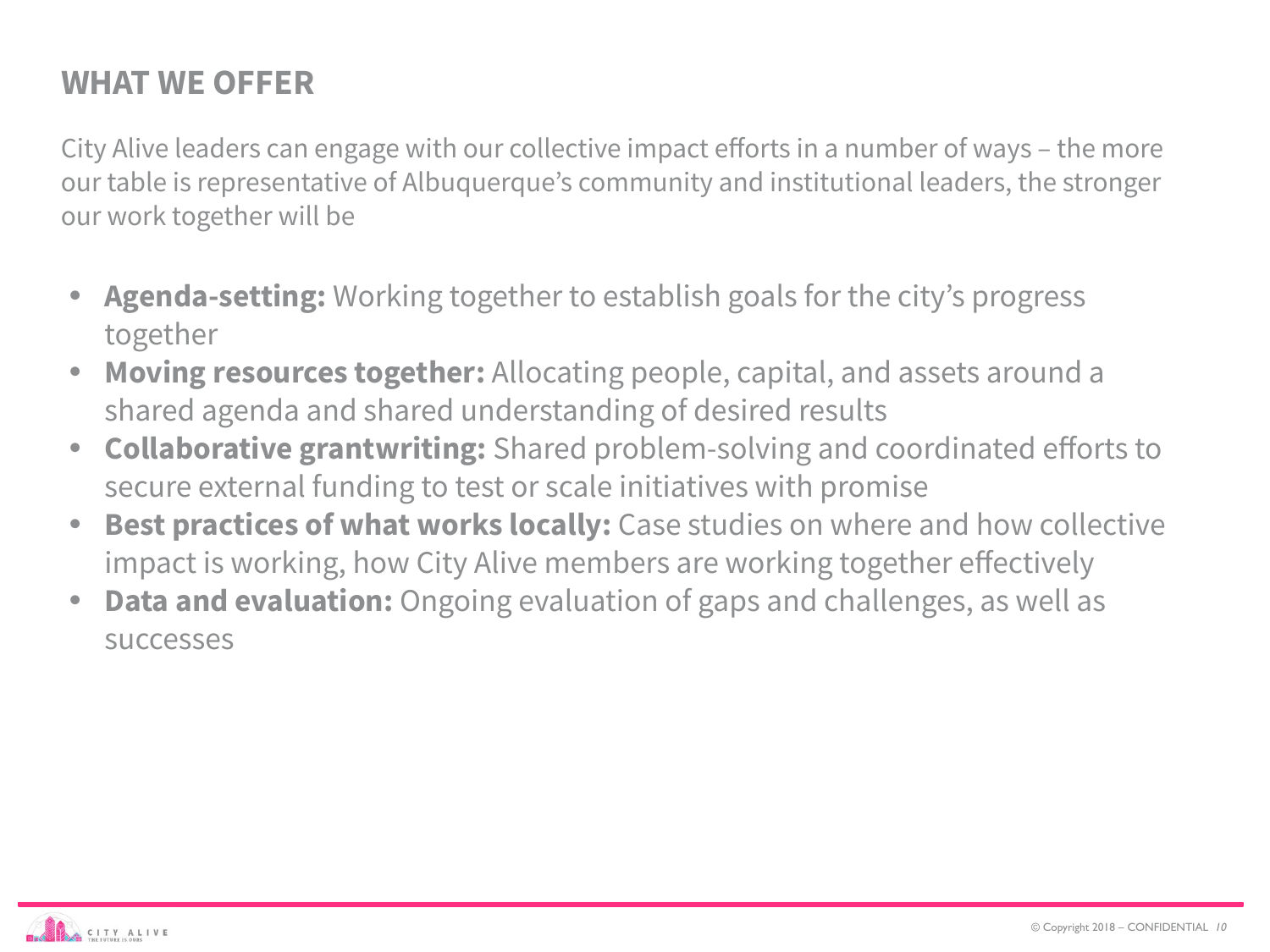# APPENDIX

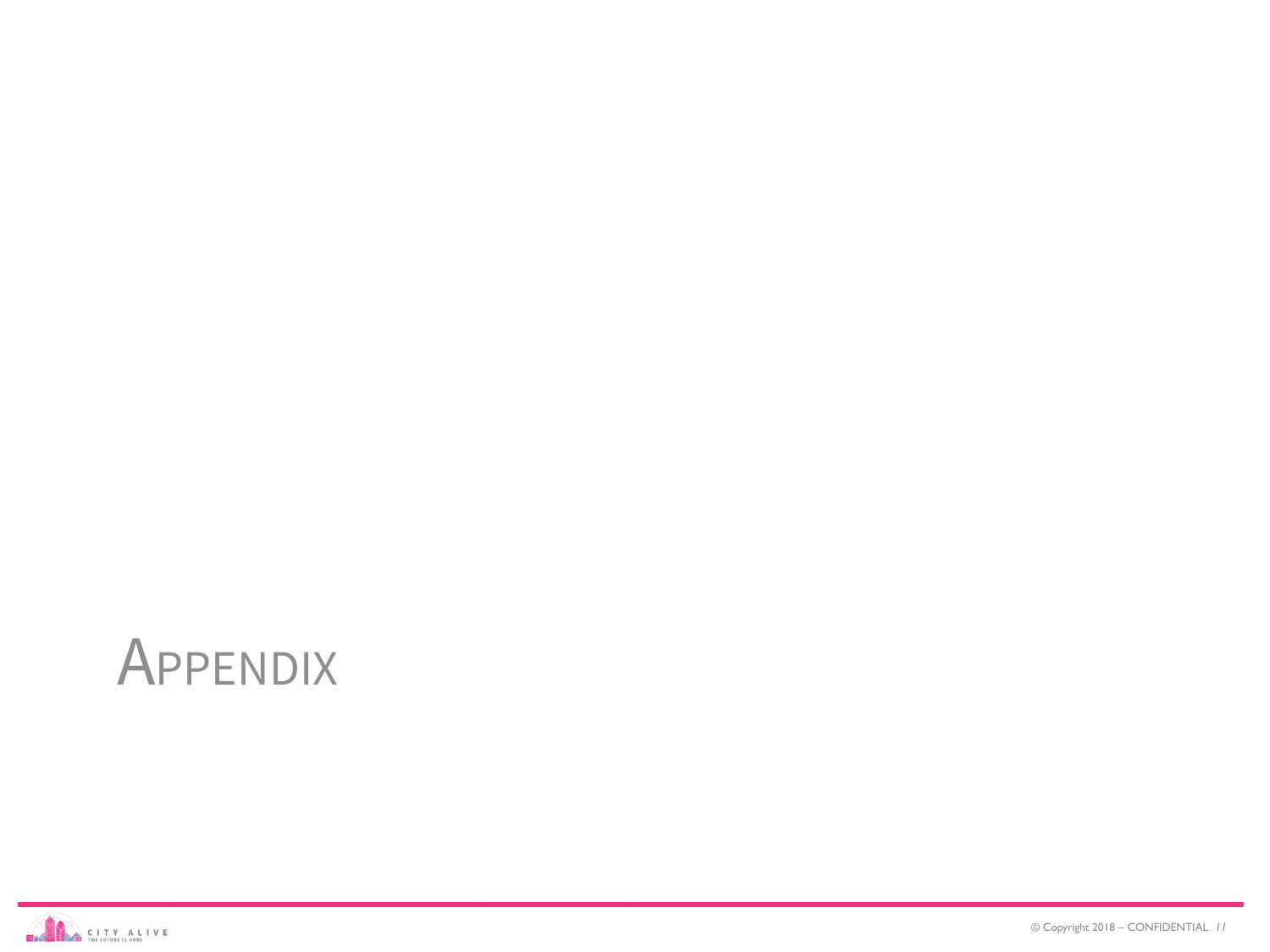## **CASE STUDY:** CO-OP CAPITAL

Co-op Capital offers an "alternative to the alternatives" pathway for access to capital

#### **Context Impact**

- Many business owners cannot secure loans from traditional or alternative lenders – even alternative lenders typically require moderate credit, citizenship / state residency, collateral, and financial / tax documentation
- These challenges are particularly acute for entrepreneurs from historically marginalized groups that are more likely to have low or no credit, operate low collateral businesses, and have an aversion to debt

#### **How it works**

- Managed by Nusenda Credit Union, and funded by McCune, Annie E. Casey, Kellogg, and the Albuquerque Community Foundation, Co-Op Capital has made \$600,000 in loans made to 280+ entrepreneurs since 2012, with a delinquency rate of only 1%. Co-Op Capital transcends "business as usual" formulas for eligibility, unlocking opportunity for entrepreneurs by:
- 1. Enabling businesses to overcome the challenges of no / low credit and lack of collateral through relationships;
- 2. Leveraging previously-untapped sources of collateral to encourage repayment;
- 3. Helping business owners build an initial relationship with a financial institution to accelerate their growth